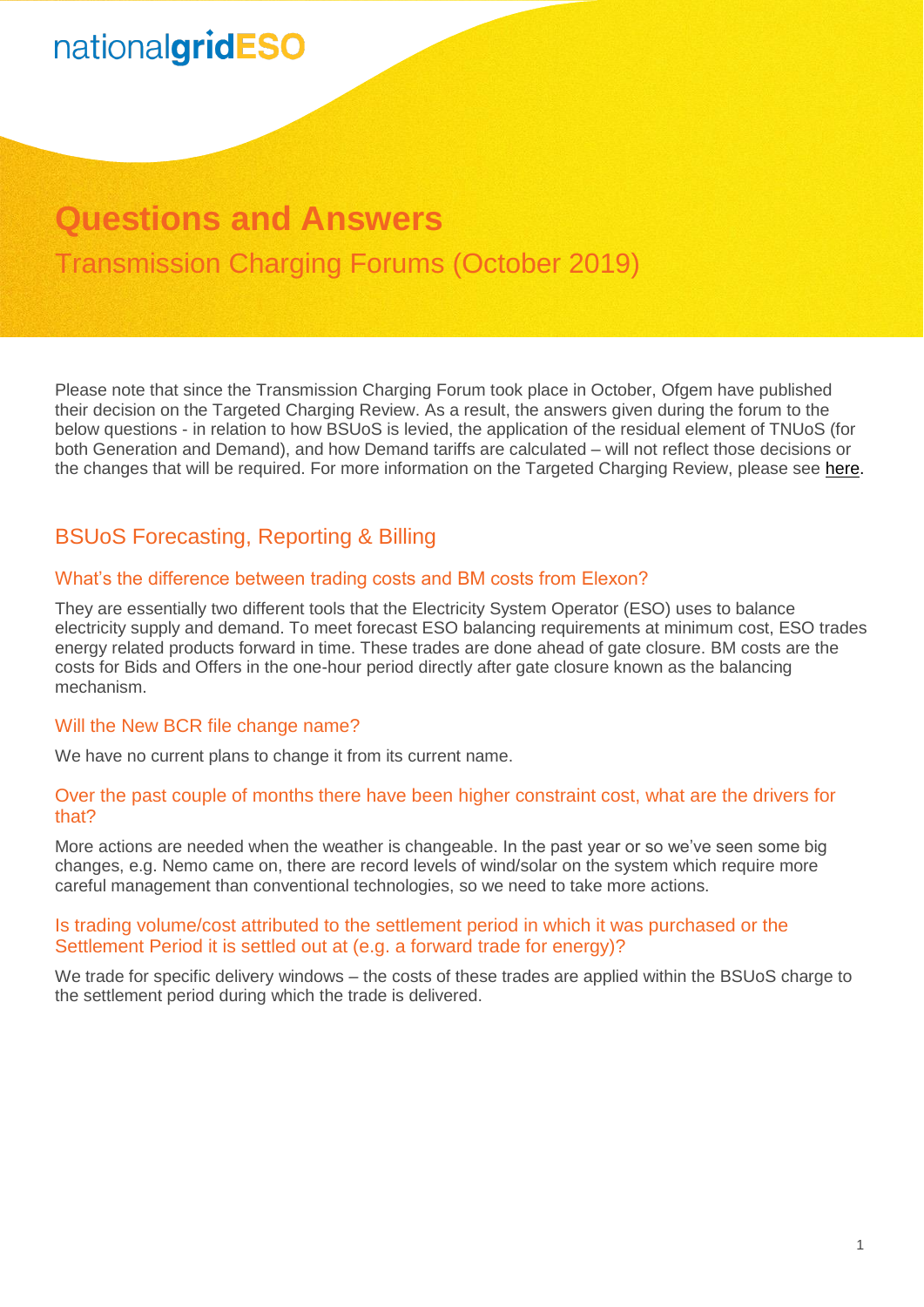# Do NG publish historic breakdowns of BSUoS by element costs?

Not specifically, but customers receive a breakdown of BSUoS costs within their BCR file and from this year we also started publishing the BCR files on our website. The BSUoS monthly forecast also shows outturn costs split by category for the BSUoS charge, these have been published on our website since June 2018. Prior to this BSUoS information was included in the Monthly Balancing Services Summary (MBSS report). There are other sources of data available for BSUoS charges and we published a document to help direct people to these sources that is available [here.](https://www.nationalgrideso.com/document/149306/download) Our data finder and explorer is another tool that can assist people in finding the information they are looking for which can be found [here.](https://www.nationalgrideso.com/balancing-data/data-finder-and-explorer)

## Is there a clear reason why NG's Long Term BSUoS forecasts have historically been so far below actuals?

The monthly forecast is quite close to the actuals. We do aggregate up to an annual forecast and the costs are generally driven by system outages and weather conditions which we are unaware of at that stage (e.g. if western link is available it makes a massive difference on windy days, if it trips off and is unavailable it creates costs we were unaware of)

## Should the HVDC link publish its availability information in real time as it impacts the constraint costs (i.e. BSUoS costs) significantly?

The HVDC link is a TO asset which means we would not be able to publish the availability.

## How do you expect the BSUoS reports to drive informed business decisions? Flexible generators need accurate forecasts at hourly granularity by early morning D-1.

BSUoS report is to inform the industry of a forecast of balancing the system spend which will factor in to costs. We publish a half-hourly BSUoS forecast daily for the industry to use.

## Is it possible to get BSUoS forecast scenarios for major potential swing events? I.e. HVDC link being out.

We provide forecast based on our best view at the time and it is difficult to forecast scenarios as it depends on what is happening in the system at the real time. We will consider what analysis we can provide to support the industry.

# Following the reduction of ESO incentive from BSUoS for 19/20, what will happen to the incentive in future years?

BSUoS charges – The new incentive scheme was introduced last year. We are still in process of learning with Ofgem. In future years we will aim for as accurate initial recovery as possible but there will always be an element of true-up due to the final decision coming after the end of the scheme year.

# How are BSUoS costs kept under control?

The NGESO works hard to minimise the balancing the system cost and reduce the cost to the end consumers. [Here](https://www.nationalgrideso.com/about-us/business-planning-riio/how-were-performing) is a report explaining in more detail how we perform this role.

# Does the BSUoS daily balancing report charge estimate include the ESOs internal/incentive costs?

Yes, we do cover the incentive cost and internal cost in the daily report. Please note that we have suspended the incentive costs for this year 2019/20.

# Is there a breakdown of the BM costs?

There is a breakdown of balancing costs including the BM in the Monthly Balancing Services Summary (MBSS).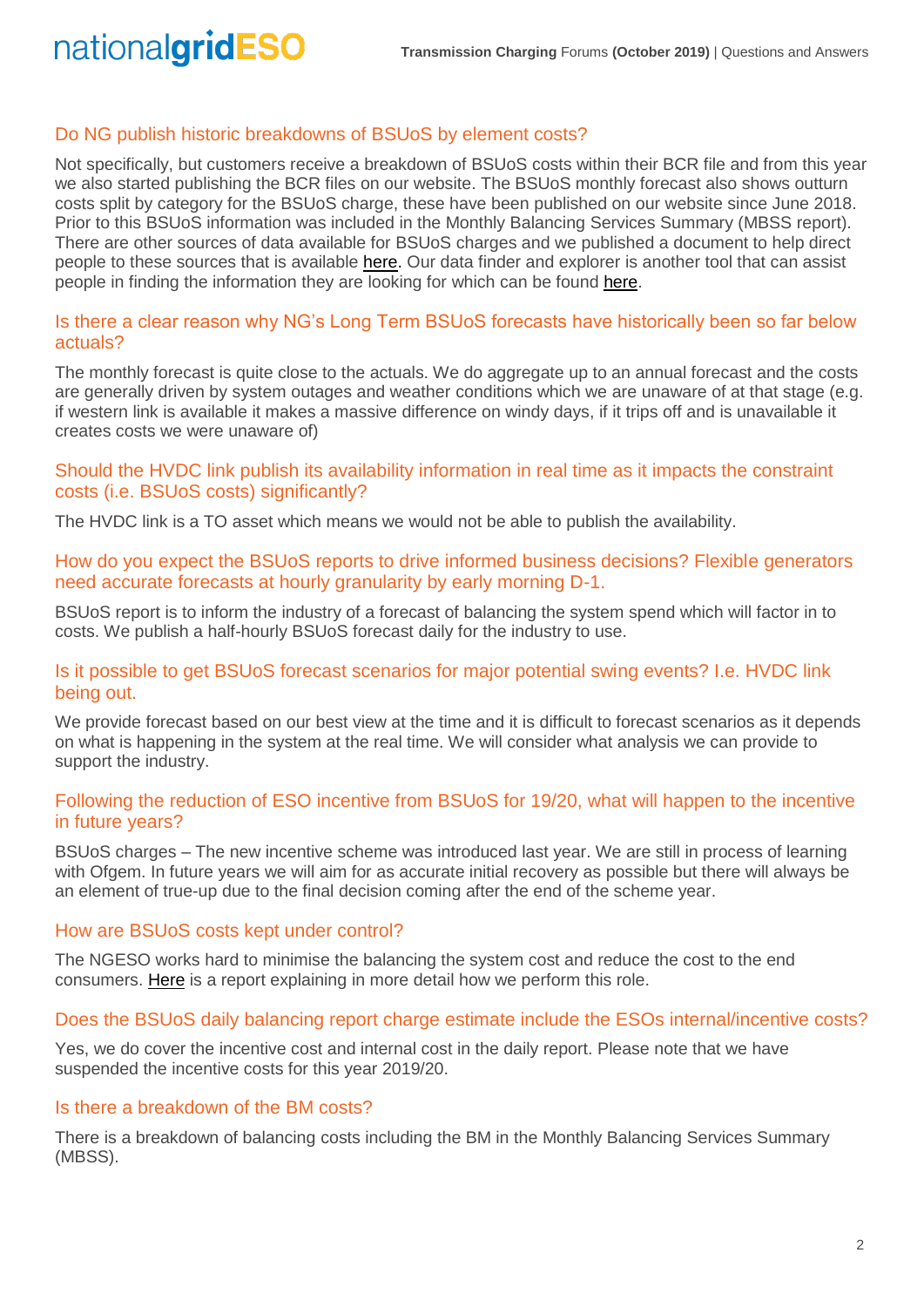## You referenced Blackstart, could you tell us a bit about what that is please?

A black start is the process of restoring an electric power station or a part of an electric grid to operation without relying on the external electric power transmission network to recover from a total or partial shutdown. Blackstart costs are shown in the New BCR report.

BCR Reports: currently there are new and old reports circulating; when will the old ones become redundant and just new ones be circulated?

We are planning to stop circulating the old reports and just circulate the new reports from April next year. We will inform the industry of the plan soon.

# TNUoS Tariffs

#### Are there any plans to produce longer than 5-year TNUoS forecasts?

There is currently no plan to produce a forecast for longer than 5 years unless there are modifications to the CUSC to change this. It is worth noting that the further out a forecast goes the less accurate it becomes, also the charging methodology may change in the interim, which would mean a longer forecast would be of limited value.

## Where on the website is the DNO/DCC demand data published?

It is published as part of ETYS appendix G. There is a page dedicated to our T&T model which has links for data inputs, including DNO demand data [Here.](https://www.nationalgrideso.com/charging/transmission-network-use-system-tnuos-charges/transmission-network-use-system-tnuos-tariff)

#### If embedded TNUoS liable generation only pays wider tariff and not local tariff, does this mean CMP317 will not impact them apart from the removal of TGR?

There will likely be a lot of alternatives for CMP317, so whilst the intention is to focus primarily on local circuit/substation charges, we can't currently rule out any change to any other part of the Generator TNUoS charge, either for embedded generators or transmission-connected.

# Why are published TNUoS tariff forecasts and actuals usually so different?

We endeavour to make the forecast as accurate as possible. However, as the forecast is made based on the information available at the time, it tends to be different from the actuals. We welcome recommendations on improving the content of the forecast report and the accuracy of our forecasts

#### Are the Tariffs forecasts used by suppliers to pass on charges to their customers for TNUoS?

Unfortunately, this is not a question that the ESO is able to answer.

## Where is the debate (TransmiT and Charging reviews etc) now on Locational Marginal or Nodal Pricing?

The TCR, looking at residual charging is due to conclude shortly, with the access SCR, which is considering how granular charges should be at a locational level, concluding in 2023. We're looking at a lot of options across DUoS and TNUoS, although we expect that the methodology underpinning TNUoS locational charges won't change significantly and will still be based on the incremental cost of adding 1MW at different nodes on the network.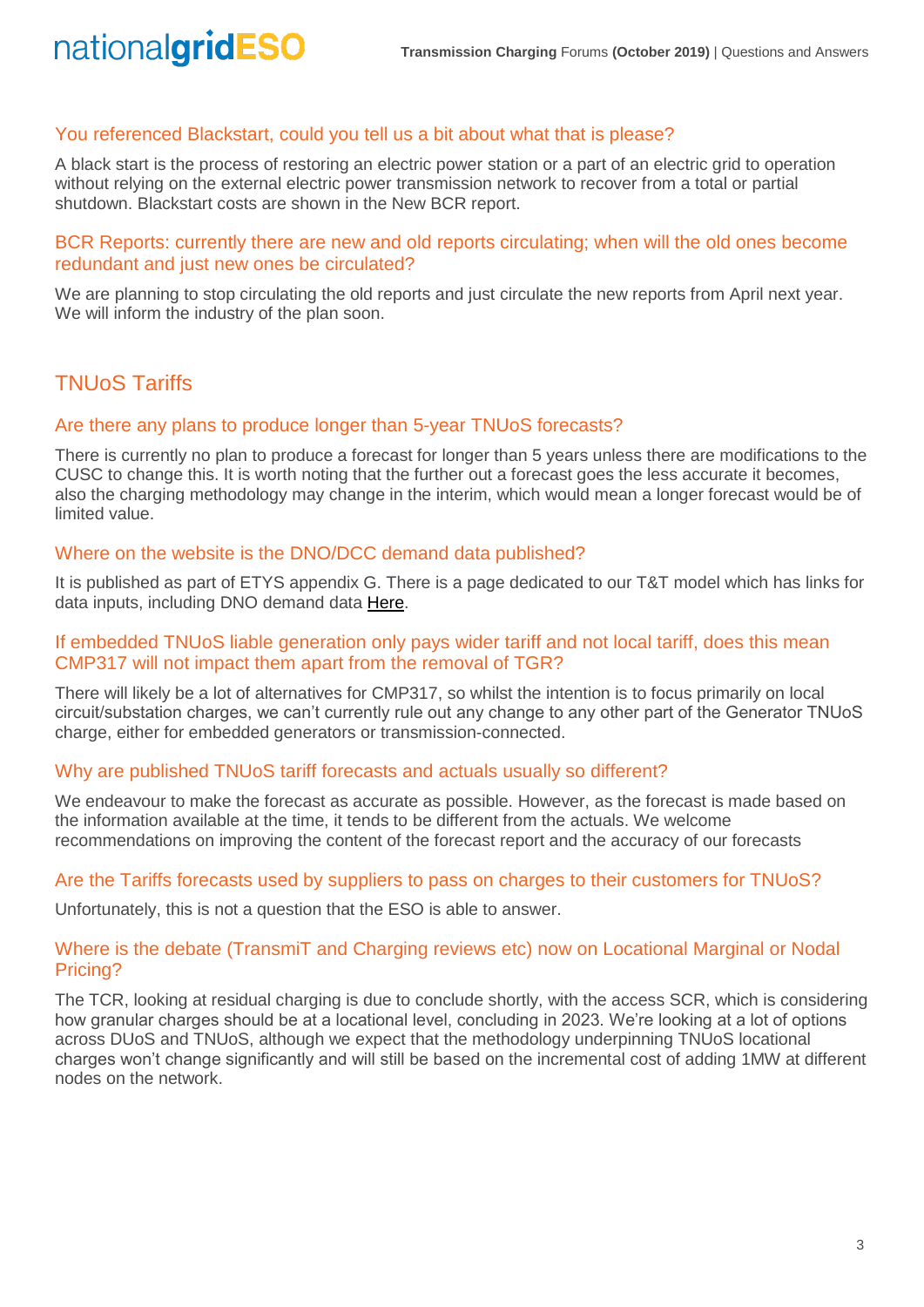Will National Grid ESO consider discounting TNUoS to compensate for the increase in BSUoS due to the Western HVDC link (already baked into TNUoS charges) breaking?

We are not currently considering this. They are two completely different charging mechanisms and have a different customer base.

# TNUoS Tariffs - Generation

## What if the technologies at co-located sites have the same TEC, how would you pick the dominant technology?

If one technology type has higher TEC, then it is the dominant technology and generation wider tariffs applicable to that technology will be applied. We currently do not have any policy in place on how to treat the site if the TEC for each technology type is the same. CMP316 is looking at co-located sites and how to allocate the costs across both technology types.

## What will happen to Generation TNUoS rates after Brexit if UK is no longer subject to EU's €2.50 cap?

Generators in GB will still be subject to TNUoS, and those charges will still have to be within the  $\epsilon$ 0-2.50/MWh range as the European Regulation that sets the range has been adopted into UK Law. Even if there's no deal for Brexit, the regulation will still apply, and it will still be in Euros without an index link.

## What is the rationale for year-round not shared, being 100% for intermittent and low carbon but ALF adjusted for conventional carbon?

The ALF adjustment for conventional carbon was introduced by CMP268, which was implemented a few years ago (documents related to this can be found [here](https://www.nationalgrideso.com/codes/connection-and-use-system-code-cusc/modifications/cmp268-recognition-sharing-conventionalhttps:/www.nationalgrideso.com/codes/connection-and-use-system-code-cusc/modifications/cmp268-recognition-sharing-conventional)). The proposer's argument was that such generators (conventional carbon), if behind a highly-congested boundary, do not use the network capacity all the time.

# Do generators have to place security for TNUoS charges?

No; generators must secure 29 days of BSUoS charges only.

# Is ETUoS always project specific?

Yes, the ETUoS tariff, which is set as part of the offshore local TNUoS tariffs by NGESO at the point of asset transfer of the project, is based on the proportion of capital costs related to connecting to the DNO network for the project in question.

Please note that any enduring distribution use of system charges will be passed through to the relevant generator by NGESO, this is also known as an ETUoS charge.

#### As I understand it, neighbouring generation zones should have a low difference in charges (<£1). Is it likely these zones will be further split to achieve this?

If we left the methodology unchanged, there would be close to 60 generation zones in the next price control period as the +/-£1 isn't index linked, but even if it were, we'd still end up with significantly more zones than we have today. We've raised CMPs 324 and 325 specifically to look at how to rezone in a way that facilitates generators receiving long-term investment signals, rather than facing changing zones at every price control.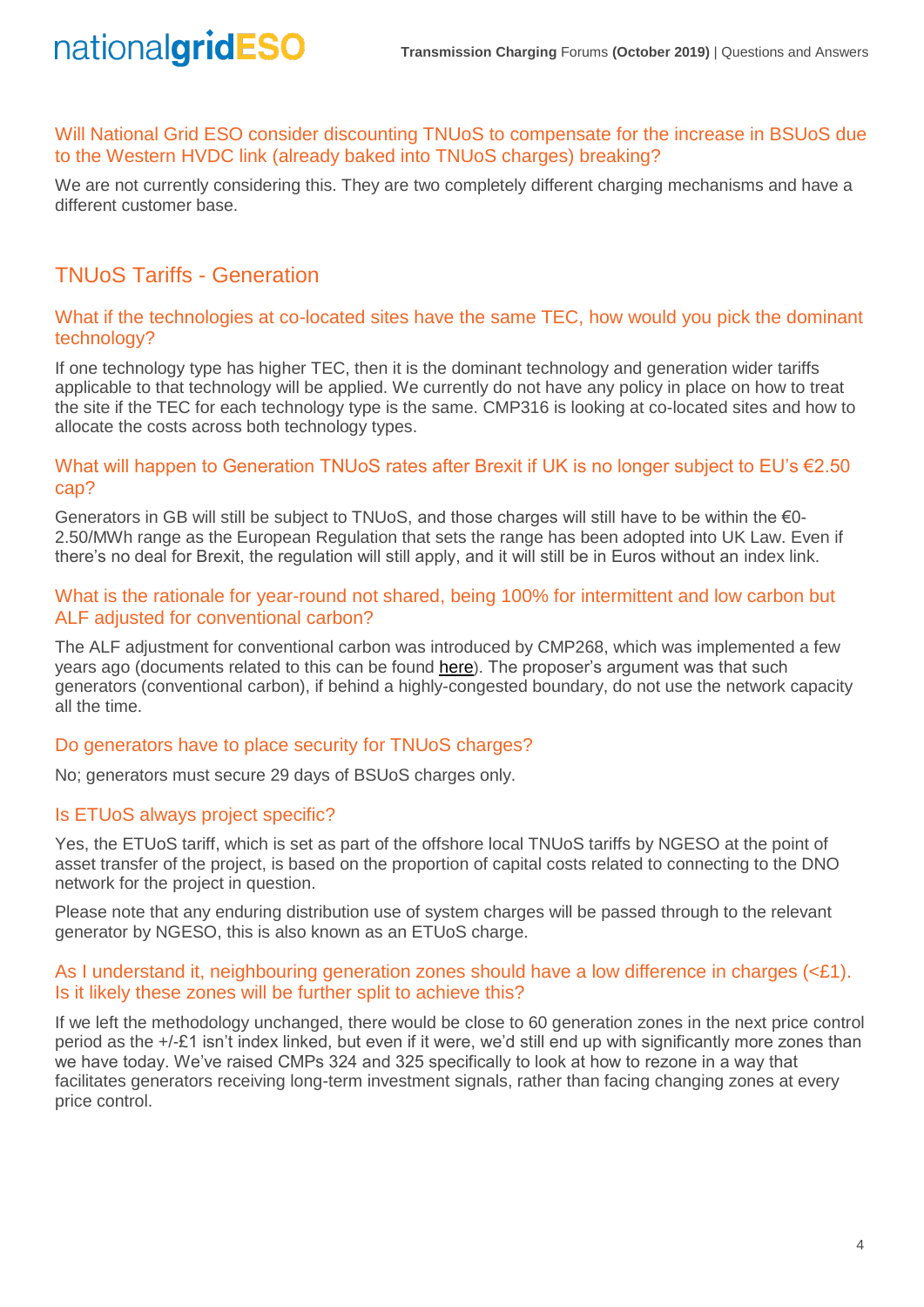# What if there is no generic ALF for a new technology?

nationalgridESO

For a new technology, which is not on the current list, we would use the category of the closest existing technology. We would welcome any thoughts on how to bring the technology list up to date in the SQSS and CUSC.

#### Will local circuits be remaining in the TNUoS methodology for the foreseeable future?

Local Circuits and Substations will stay in the methodology – we've raised CMP317 to look at the extent to which certain assets, and specifically the charges for those assets are classed as, "charges for the assets required for connection", and we think that there's a strong argument to say all Local Circuit/Substation Tariffs should be classed that way. Those charges would still be under the TNUoS methodology but would not count towards the cap or collar, if that change is approved.

#### Can you clarify on the rules for whether generators qualify for the embedded export tariff?

Small and medium non-licensable generators (with a TEC <100MW) are not liable for generation TNUoS charges but may be eligible for Triad payments through the embedded export tariff. The payment associated with exporting over the Triads is paid to electricity supplier unless there is a contract (BEGA/BELLA) in place between National Grid and the generator.

#### Why is the small generator discount being phased down if it was there to make a level playing field?

The small generator discount has been extended until March 2021. There is currently an ongoing a significant code review by Ofgem to consider what the charging regime should be and is considering making transmission and distribution charging regimes consistent, removing the need for the small generator discount.

#### Do you have an update on the number of Generation zones there will be from 2021?

The NGESO raised CMP324 to change the way in which the generation zones are currently determined. Under the current methodology, the generation zones will increase from 27 to 60 zones, that's 60 zones to publish for the period starting with the price control. We raised the CUSC modification to simplify it and to align to DNO zones (14) so it gives better investment signals. Various alternatives are expected to evolve, and the final decision will be made by the Authority.

# TNUoS Tariffs - Demand

#### How do you split your demand revenue between HH and NHH when setting tariffs?

It is split by the level of demand we forecast from HH and NHH customers. We have more NHH demand than HH, so the revenue collected from NHH is higher than HH. We calculate how much revenue we expect to be collected through NHH demand then the rest of revenue to be collected will be allocated to HH tariffs.

#### Are any of the TNUoS tariffs based on metered volume/demand grossed up by line losses?

We do not take into consideration transmission line losses when calculating the TNUoS tariffs.

#### Why are HH Demand and Embedded Export forecasts in kW but NHH Demand in kWh?

For kW it's a snapshot of a half-hourly triad period, for NHH it is every day of the year over 6 settlement periods (between 4pm and 7pm inclusive) so the tariff is priced in kWh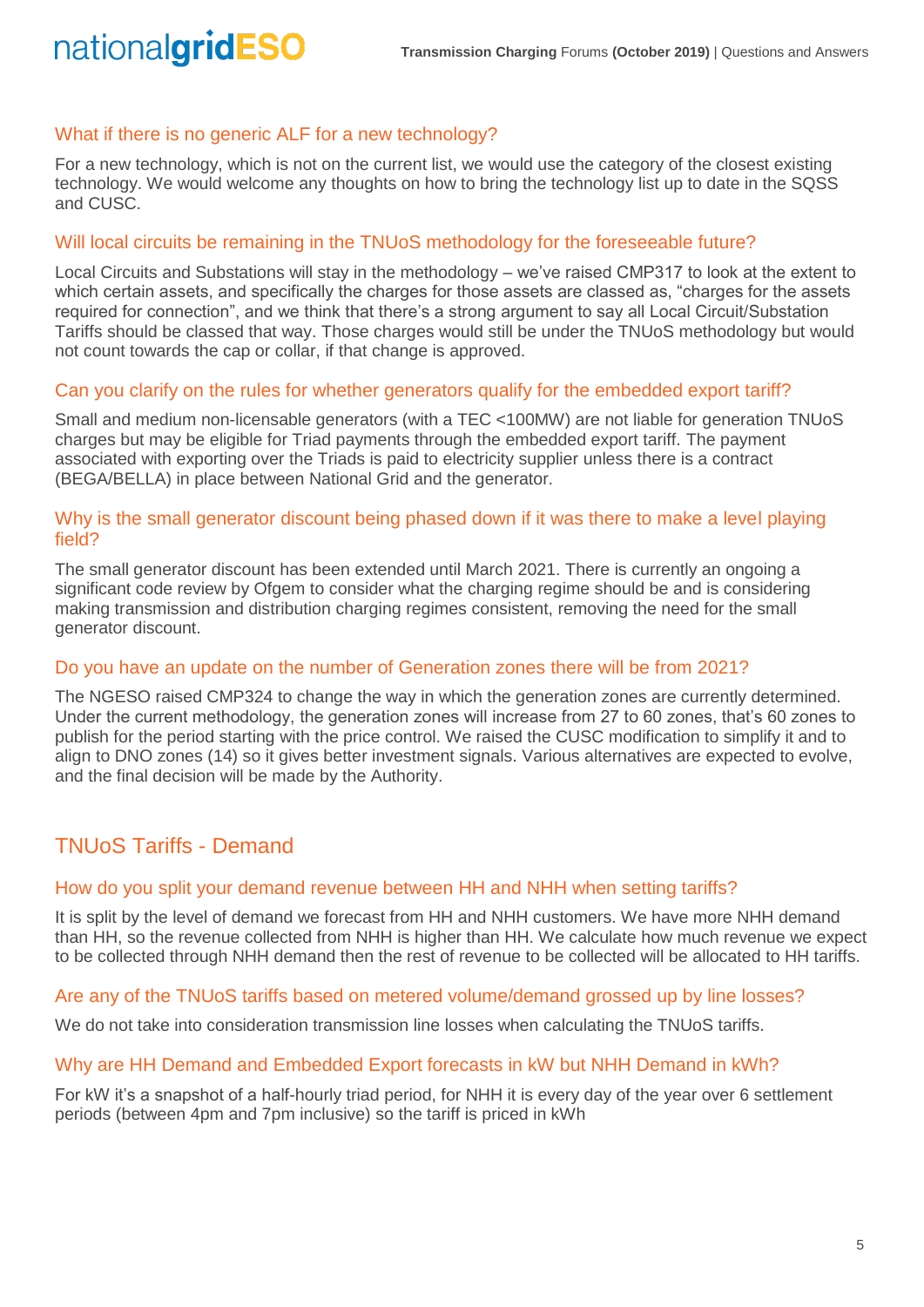#### What does directly connected demand mean - transmission connected? And what happens if generation and demand are co-located on the transmission network?

Directly connected means connected to the transmission network; e.g. a steelworks or other large industrial site. If the node has both generation and demand (e.g. via a Trading Unit) it may be liable for demand charges.

## Will HH metered settlement plans change the NHH demand TNUoS charging structure?

Under the Access and Forward-Looking Charges SCR, Ofgem and the network companies are looking at how the non-residual parts of TNUoS and DUoS should be levied. At the moment, smaller NHH sites that migrate to HH are still treated as though they're NHH so as to prevent a move to Domestic consumers being charged at triad for a short period of time, only for that charging regime to change again once the SCR is concluded. The current arrangements are due to end in March 2023, with the SCR changes replacing them taking effect from April 2023.

#### How do we charge suppliers/What are they based on? Supply forecasts?

Half-Hourly electricity suppliers are charged based on their forecast average gross demand over the three winter peak periods (Triads). Non Half-Hourly is charged based on the supplier's forecast of energy consumption between 4pm and 7pm every day of the financial year. The forecast is reconciled twice against Elexon's settlement metering. The initial reconciliation is in June the year after and the final one is in the Autumn two years after.

#### How do you apply the residual tariff – is it applied equally across zones?

The residual tariff is part of the demand TNUoS tariff and is applied equally across all zones.

#### Are you trying to reduce the residual tariff?

There is currently a significant code review run by Ofgem to review the residual charge and how it would be applied.

#### Can you confirm that we double the kWh value in metering to get kW?

The values in Elexon's settlement metering data are in MWh, and we multiply by 2000 to get a kW value

# TNUoS Billing

#### Do you do any reconciliation for the dispute volume (after RF?)?

We can only reconcile what's in the settlement metering provided by Elexon. We use metering data with the latest run type for Initial Demand Reconciliation (and Generation Reconciliation), and we use RF at the Final Demand Reconciliation, as defined in CUSC.

#### Do suppliers get penalties if they submit poor forecasting values?

We compare the outturn from the reconciliation against the supplier forecast and that gives us the data for 'forecasting performance error; which is applicable from October of the following year. It forms part of the TNUoS credit calculation (plus a seasonal element). e.g. a supplier that under-forecast by 25% may need to secure 25% of their annual charges in the following year.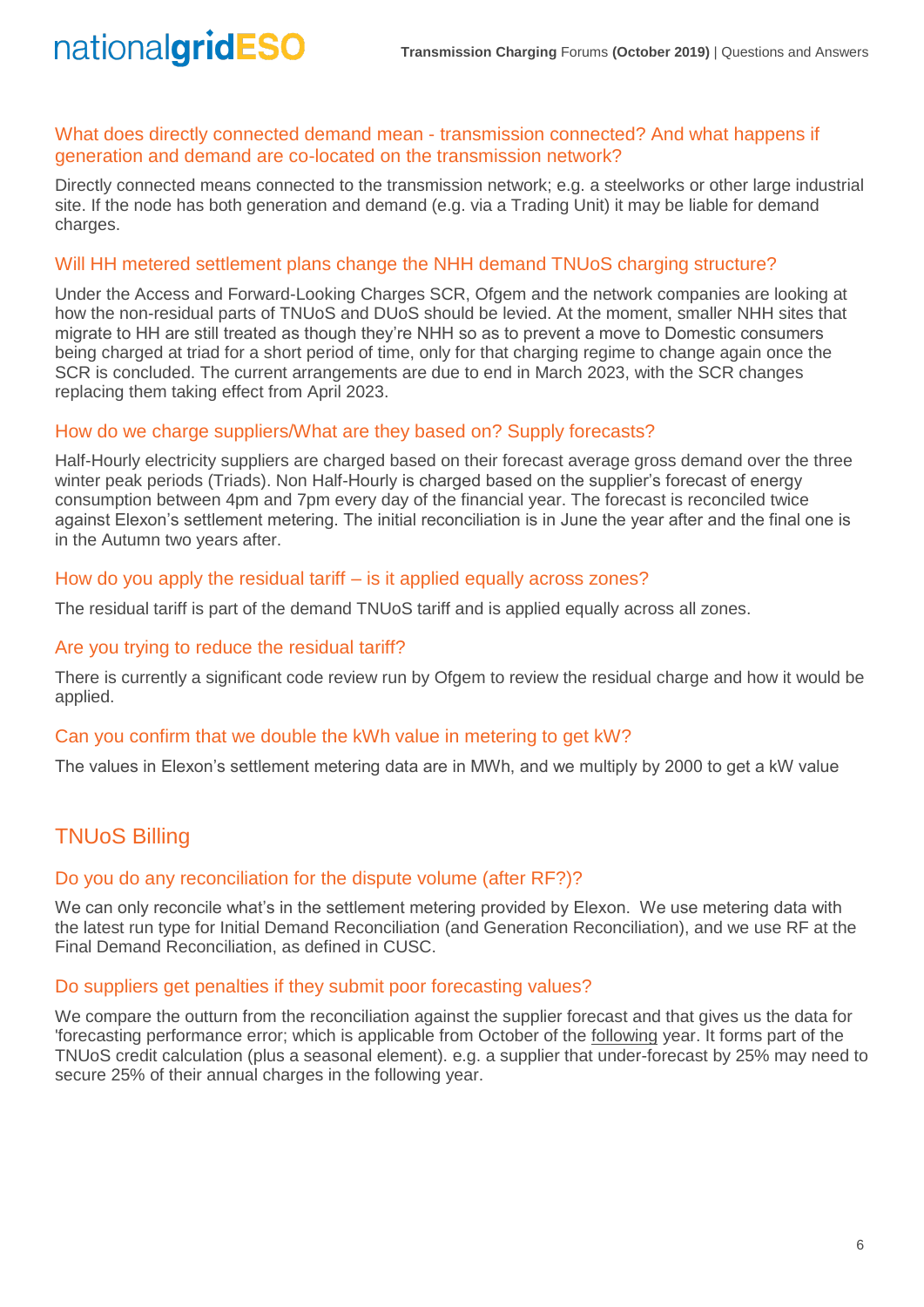#### Do Embedded Generators need to forecast their export for the Triad periods to get paid?

The CUSC requires the customers to forecast gross HH demand and gross exports plus NHH. It's difficult for us to enforce this part of it as quite often embedded generation offsets demand in a BMU which we may not have the visibility of. When it comes to demand reconciliation we check if there's any export generation and apply the HH tariff against that.

Do you have discussions with customers that grossly over-forecast as well as under-forecast, or is this not ever an issue?

We do monitor customers and advise suppliers if we believe they are over-forecasting, particularly new suppliers.

# Connections Charging

#### What happens with connection assets that change into infrastructure assets?

We are currently reviewing our policy on how the connection assets will be treated if they become infrastructure assets and will update industry if anything changes.

#### You mentioned the 6% rate of return - any plans to review that? Is it likely to go up or down?

There is a CUSC modification looking at rate of return (CMP306) which was raised by Northern Powergrid DNO. If approved by the Authority, it will take effect in Apr 2020/21 and apply to future charges as usually there's no retrospectivity in charging arrangements. The modification is with the Authority for approval and the Code Administrator Team will email industry once a decision has been reached on the modification. CMP306 has been raised to reduce it but we aren't sure of the likelihood of the modification being approved or rejected at the moment, so can't say whether the rate itself is likely to change.

#### If you had a live project now will it go down or are you fixed at what you set now?

It depends on how Ofgem want to implement so we can't say for sure at the moment - usually there is no grandfathering or retrospectivity but it's down to Ofgem to make a call on how/when it applies if it's approved.

#### How was the connection charge rate of return originally determined?

It is set out in the transmission standard licence condition C6.8 that the relevant licensee can recover a reasonable rate of return on the capital from costs of carrying out any works. The current 6% return was determined through an assessment of the cost of capital of the relevant Transmission Licensee and was considered reasonable as it was aligned with a price control assessment of the cost of capital. The 6% rate of return is being reviewed in CMP306.

#### Presumably the Transmission charges for the connection are dependent on geographic location?

The charges are determined by the transmission owner on how much was spent on works for that connection, including the costs of the assets. Each transmission owner determines the charges for works in their area.